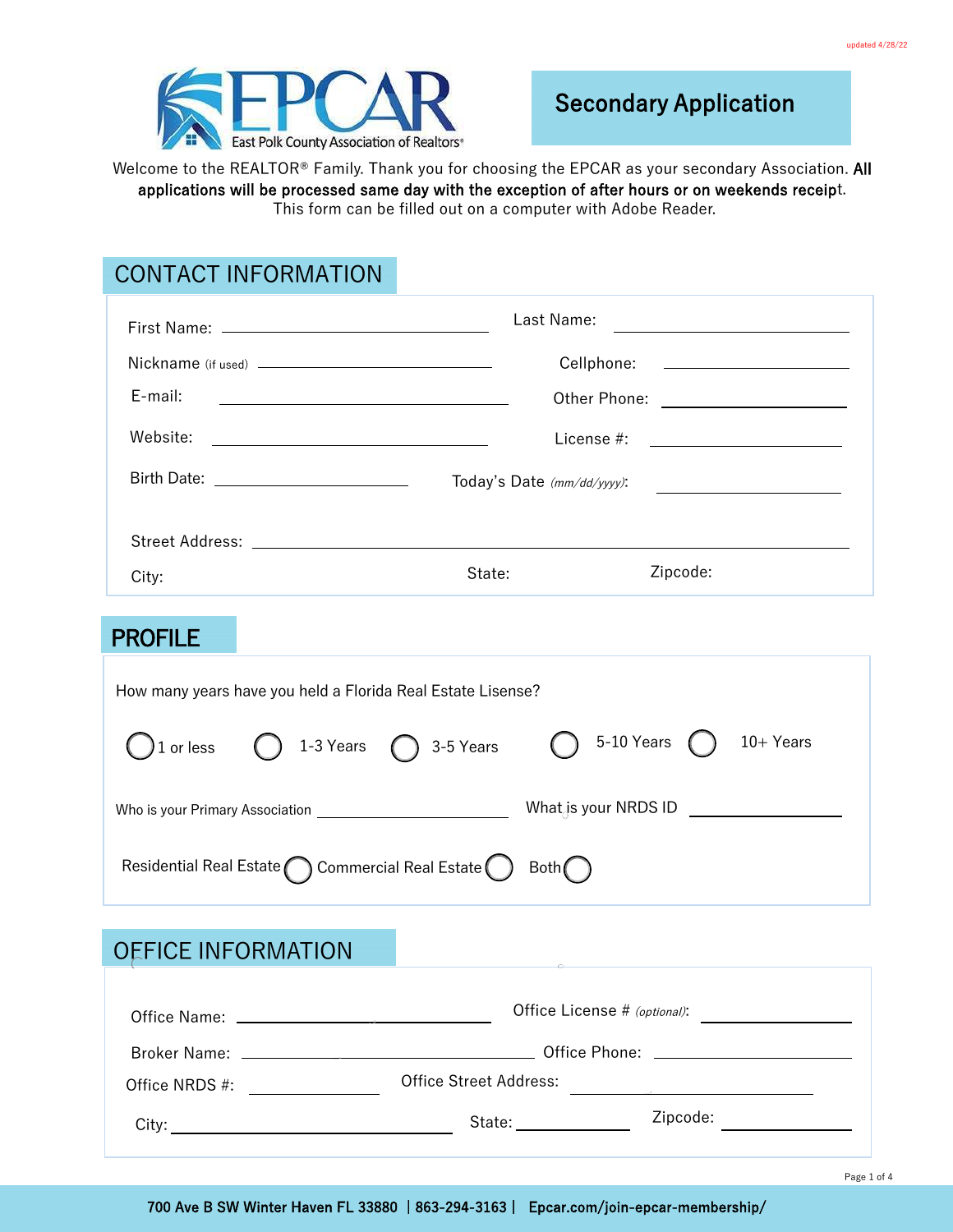

# New Member Application

# MEMBERSHIP FEES

| <b>Join Month</b> | Application<br>Fee | <b>Association</b><br>(EPCAR) | *State<br>$(FR)^*$ | <b>Stellar</b><br><b>MLS</b> | *REALTOR® Party<br><b>Voluntary</b><br><b>Investment</b> | <b>Total Due</b> |
|-------------------|--------------------|-------------------------------|--------------------|------------------------------|----------------------------------------------------------|------------------|
| January           | 125.00             | \$195.00                      | \$176.00           | \$329.69                     | \$30.00                                                  | \$679.69         |
| February          | 125.00             | \$173.33                      | \$166.33           | 288.78                       | \$30.00                                                  | \$617.11         |
| <b>March</b>      | 125.00             | \$151.67                      | \$156.67           | \$247.88                     | \$30.00                                                  | \$554.55         |
| April             | 125.00             | \$130.00                      | \$147.00           | \$697.97                     | \$30.00                                                  | \$982.97         |
| May               | 125.00             | \$108.33                      | \$137.33           | \$657.07                     | \$30.00                                                  | \$920.40         |
| June              | 125.00             | \$86.67                       | \$127.67           | \$616.00                     | \$30.00                                                  | \$857.67         |
| July              | 125.00             | \$65.00                       | \$118.00           | \$575.10                     | \$30.00                                                  | \$795.10         |
| August            | 125.00             | \$43.33                       | \$108.33           | \$534.19                     | \$30.00                                                  | \$732.52         |
| September         | 125.00             | \$21.67                       | \$244.67           | \$493.29                     | \$30.00                                                  | \$669.96         |
| <b>October</b>    | 125.00             | \$260.00                      | \$235.00           | \$452.89                     | \$30.00                                                  | \$867.89         |
| <b>November</b>   | 125.00             | \$238.33                      | \$225.33\$         | 411.49                       | \$30.00                                                  | \$804.82         |
| December          | 125.00             | \$216.67                      | \$215.67           | \$370.15                     | \$30.00                                                  | \$741.82         |

\*\*State is only required if you are a Secondary of out State member and application fee is \$250.00\*\*

#### Total is shown without state dues.

Contributions to RPAC are voluntary and will be used for political purposes and support of state, local, and federal candidates, and political parties and in issue initiatives. Making a contribution is not a condition of membership in the Association and a member may refuse to contribute without suffering any reprisal. Seventy percent of each contribution is used by RPAC-Florida and RPIC Florida to support state and local candidates and state and local issues. Consult your local Association /Board for the exact percentage going toward each. The balance is sent to National RPAC and is charged against your contribution limits prescribed by 2 U.S.C. 441a. Contributions are not deductible for federal income tax purposes.

By checking this box and typing my name below, I am electronically signing this application. As such, I acknowledge and consent that my electronic signature should be given the same legal force and effect as a handwritten signature.

Signature **Contract Contract Contract Contract Contract Contract Contract Contract Contract Contract Contract Contract Contract Contract Contract Contract Contract Contract Contract Contract Contract Contract Contract Cont** 

### NEW BROKERS ONLY\*\*\*\*\*\*

If you are a new broker with EPCAR there will be an additional fee of **250.00** added to your amount due. \$125.00 is an office set up fee for EPCAR and \$125.00 is an office set-up fee for StellarMLS. This fee is required for every new office joining Stellar MLS. Please tell us if you hold StellarMLS through another association.

Signature: Date: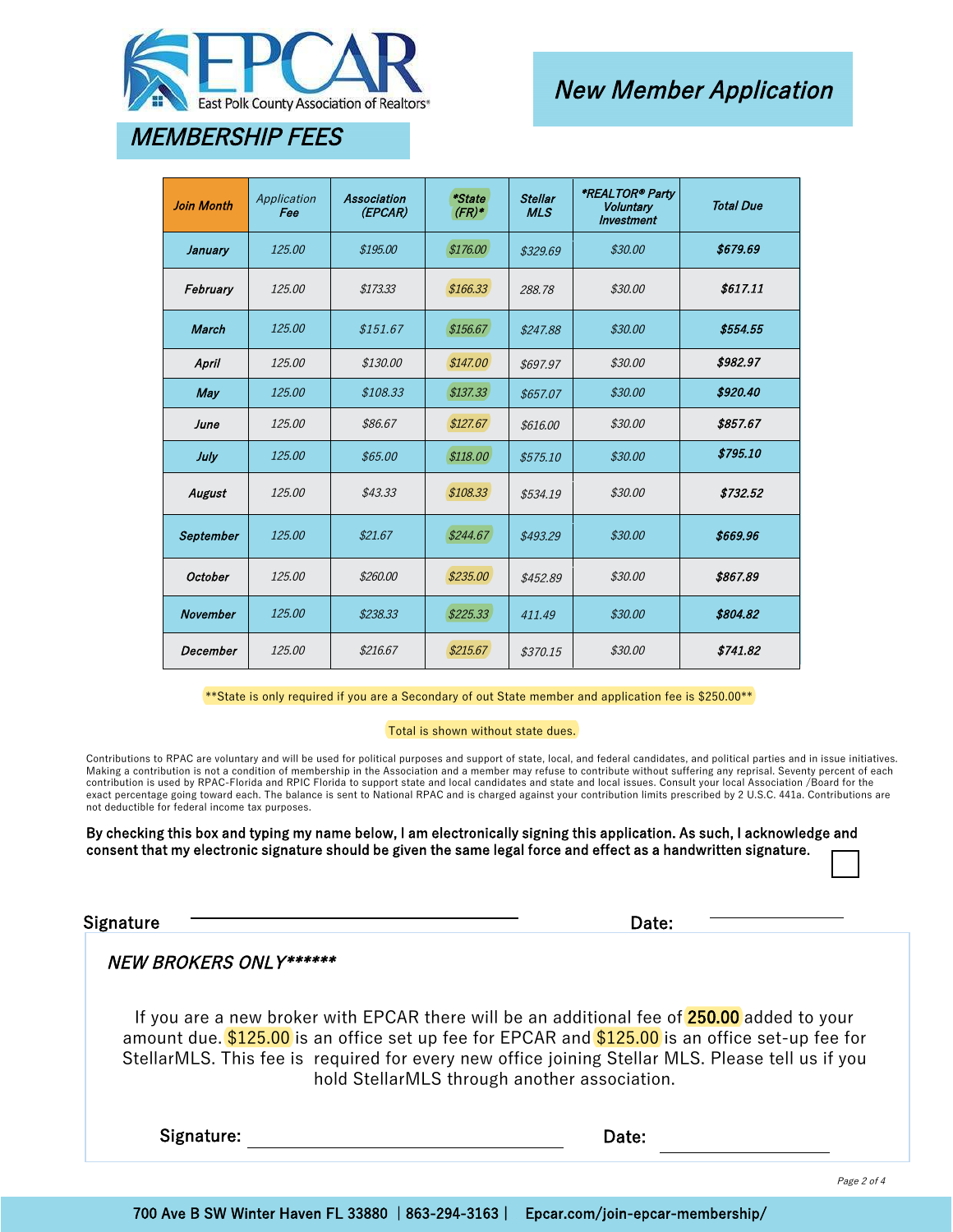

In the event of my acceptance as a member, I agree to abide by the Code of Ethics of the National Association of REALTORS®, which includes the duty to arbitrate, and the Constitution, Bylaws and Rules and Regulations of EPCAR, the State Association and the National Association, and if required, I further agree to satisfactorily complete a reasonable and non-discriminatory written examination on such Code, Constitutions, Bylaws and Rules and Regulations. I understand membership brings certain privileges and obligations that require compliance. Membership is final only upon approval by the Board of Directors and may be revoked should completion of requirements, such as orientation, not be completed within 90-day timeframe established in the Association's Bylaws. I understand that I will be required to complete periodic Code of Ethics training as specified in the Association's Bylaws as a continued condition of membership. Dues are nonrefundable however they will be returned to me in the event EPCAR does not accept my application for membership.

Authorization: I hereby authorize EPCAR to send all communication and other notices, including without limitation notices regarding dues, fees, fines, assessments or other financial obligations, to me at the email address or via text at the number provided on this application. I acknowledge that any communication or notice sent to that email address shall be sufficient for all purposes unless and until I submit written notification to EPCAR which provides for an updated email address. This authorization shall not prohibit EPCAR from sending communications and other notices to me via any other means if EPCAR, in its sole discretion, deems it necessary or appropriate to do so.

### To comply with applicable tax rules and regulations and to comply with USPS second class postage permit requirements for Florida Realtor® and NAR's Realtor® magazine, it is necessary for Associations/Boards to include the following disclosures on their member dues billing:

- Portions of your dues used for lobbying purposes that are not deductible on federal income tax returns are: Florida Realtors 25% and National Association Realtors 36%.
- Payments to the Association/Board of Realtors® are not deductible as charitable contributions. Such payments may, however, be deductible as ordinary and necessary business expenses.
- Your member dues include a \$35 mandatory assessment by the National Association of Realtors® for all Realtors® and Realtor-Associates® to fund a nationwide public awareness campaign that includes TV network and cable ads highlighting the value a Realtor® brings to a transaction and stressing the importance of using a Realtor®.
- Your member dues also include a \$30 mandatory, non-pro-ratable assessment by the Florida Realtors® for the advocacy fund.

I understand and agree to complete all necessary and required courses within the time period specified, including but not limited to Orientation, Code of Ethics and MLS classes. As stated in the EPCAR Policies & Procedures Section 4.6, failure to comply with this will result in the applicant being dropped from consideration by the Association. Reapplication to the Association will require payment to the Association of a new application fee in the amount equal to the original application fee. Any request to delay attendance must be made in writing three days prior to the date of the class. All dates below are as of Date of Application. Orientation Class - 90 Days

Code of Ethics - 90 Days MLS Basic & MLS Compliance  $-60$  Days

By signing below, I consent that the REALTOR<sup>®</sup> Associations (local, state, national) and their subsidiaries, if any (e.g., MLS or Foundations), may contact me at the information I furnished. The consent applies to changes in contact information provided by me to the Association(s) in the future. (Subject to state and national laws)

By checking this box and typing my name below, I am electronically signing this application. As such, I acknowledge and consent that my electronic signature should be given the same legal force and effect as a handwritten signature.

Signature: Date: Description of the contract of the contract of the contract of the contract of the contract of the contract of the contract of the contract of the contract of the contract of the contract of the contract o